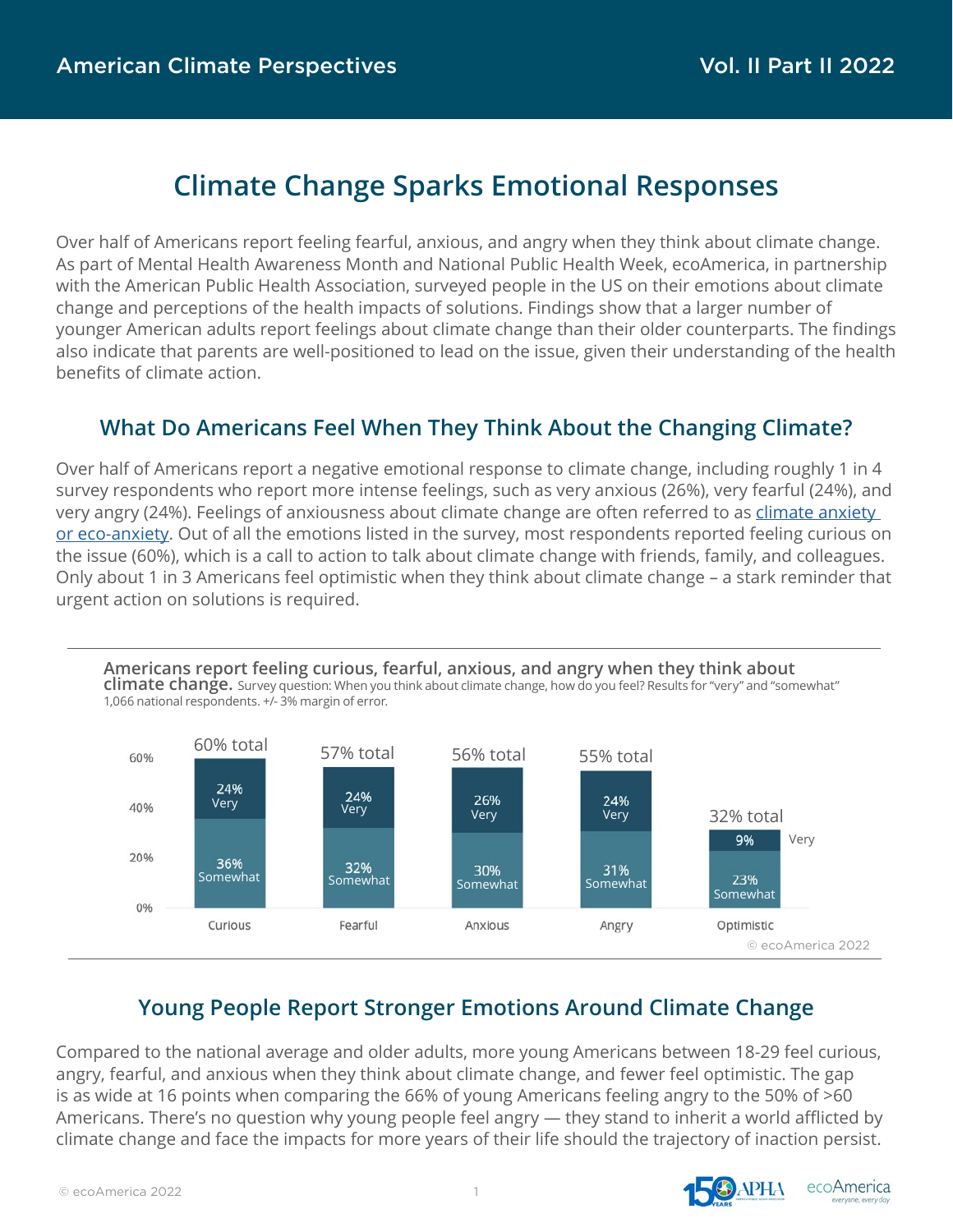### **More young Americans identify with feelings around climate change than older**

counterparts Survey question: When you think about climate change, how do you feel? Results for "very" and "somewhat" 1,066 national respondents. +/- 3% margin of error.

|            | 18-29 | $30 - 44$ | 45-60 | >60               |  |
|------------|-------|-----------|-------|-------------------|--|
| Curious    | 66%   | 55%       | 59%   | 61%               |  |
| Angry      | 66%   | 53%       | 53%   | 50%               |  |
| Fearful    | 65%   | 58%       | 53%   | 54%               |  |
| Anxious    | 64%   | 57%       | 52%   | 54%               |  |
| Optimistic | 30%   | 34%       | 33%   | 29%               |  |
|            |       |           |       | © ecoAmerica 2022 |  |

### **Americans Know the Health Benefits of Climate Action, Especially Parents**



When asked how it would affect their health if the United States took action on climate change, 63% of survey respondents said it would benefit. This includes 31% who said climate action would benefit their health a lot and 32% who said it would benefit their health a little. Compared to the general public, however, more parents appear to make the health and solutions connection. Nearly three quarters (74%) of parents say US action on climate change would benefit their health — 11 points more than the national average. This includes 37% of parents who say climate action would benefit their health a lot and 36% who said it would benefit their health a little. These findings show that parents are positioned well to participate and lead in climate advocacy and action, in building support for climate solutions.



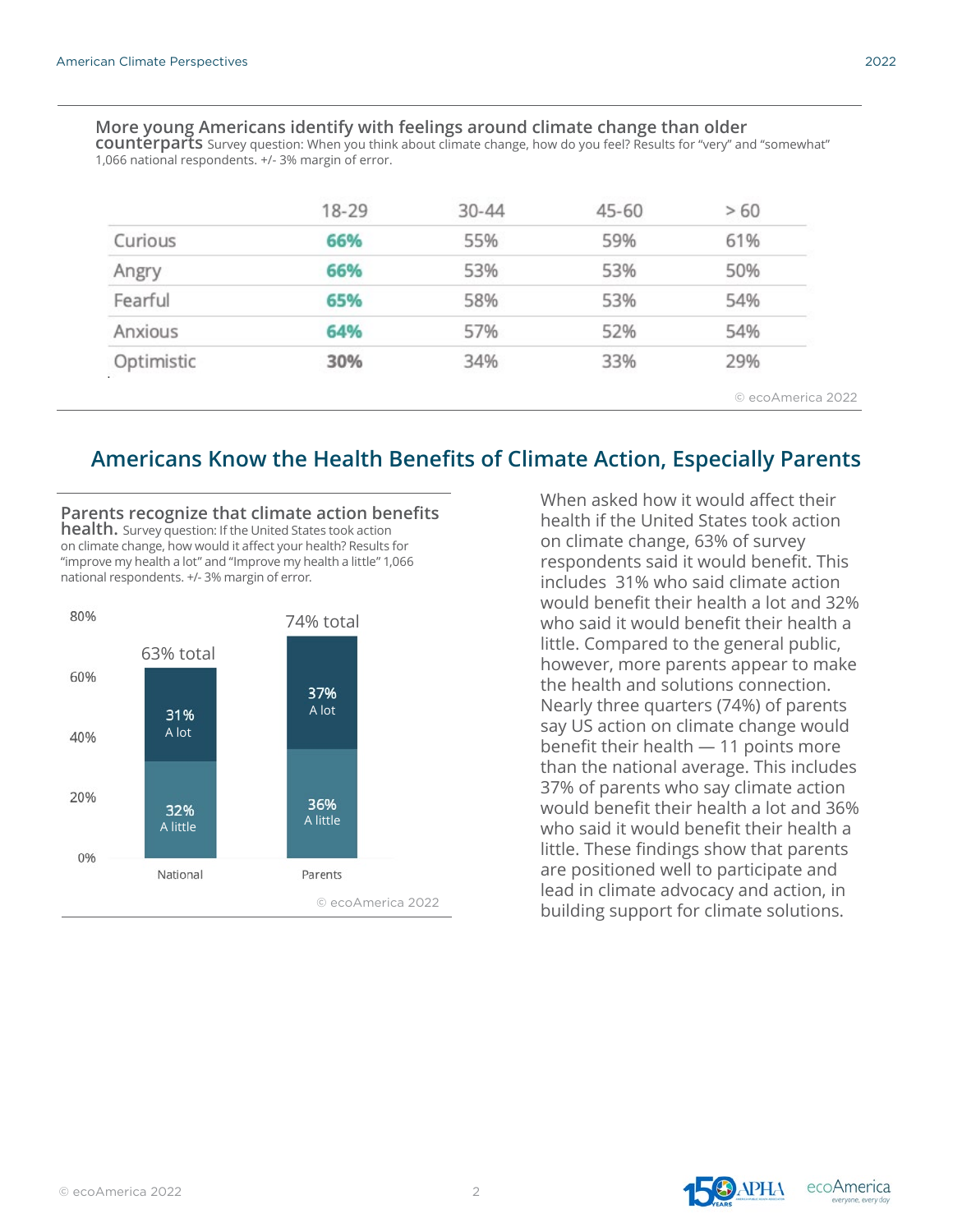### **Full data is available in the accompanying [toplines.](https://ecoamerica.org/wp-content/uploads/2022/05/acps-vol-ii-part-ii-toplines.pdf)**

#### **Methodology**

ecoAmerica and the American Public Health Association designed and administered this survey, which was conducted online on April 15, 2022 using Survey Monkey. The survey yielded a total of 1,066 complete adult responses and used the Census Bureau's American Community Survey to weigh the national general population and reflect the demographic composition of the US. Respondents were asked for information on their sex, race/ethnicity, age, state, and education level so Survey Monkey could weigh the results to be nationally representative. The sample was drawn from an online panel and the respondents were screened to ensure that they were over the age of 18. The margin of error for the sample is +/-3%. In interpreting the survey results, it is important to note that all sample surveys are subject to possible sampling error. Thus, the results of a survey may differ from the results that would be obtained if the entire population was interviewed. The size of the sampling error depends upon both the total number of respondents in the survey and the percentage distribution of the responses to a particular question. For example, if 50% of the respondents in a sample of 1,066 respondents answered, "Yes" to a particular question, we can be 95% confident that the true percentage would fall within 3 points, or range from 47% to 53%.

#### Suggested Citation

Speiser, M., Hill, A. N., Catalano, K. (May, 2022). American Climate Perspectives Survey 2022. Vol II. Part II. Climate Change Sparks Emotional Responses. ecoAmerica. Washington, DC.

© 2022 ecoAmerica. The contents of this report may be shared and used under a Creative Commons Attribution Non Commercial NoDerivatives 4.0 International License.

For more information contact us at research@ecoAmerica.org. [Subscribe](https://ecoamerica.org/communications/eupdate-archive/) to receive ecoAmerica's research in your inbox.

© ecoAmerica 2022